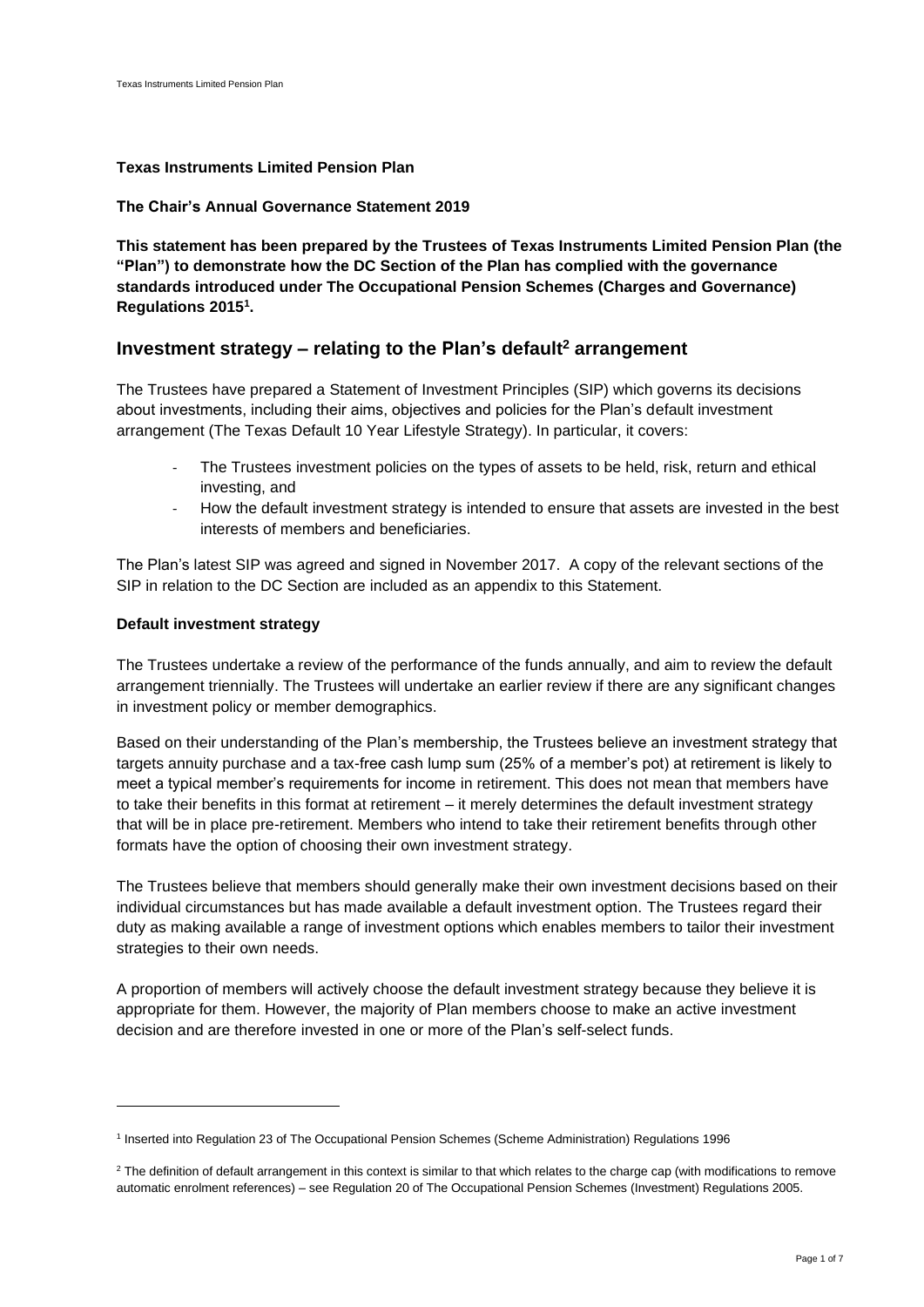Taking into account the demographics of the Plan's membership and the Trustees' views of how the membership will behave at retirement, the Trustees believe that the current default strategy is appropriate and will continue to review this over time, at least triennially, or after significant changes to the Plan demographic, if sooner.

The last such formal review of the default investment strategy took place in October 2018. As a result of this review as well as the current membership demographics and investment choices, no changes were made to the design of the default arrangement.

# **Financial transactions**

- The Trustees monitor the core financial transactions of the DC Section of the Plan. (These include the investment of contributions, transfers into and out of the Plan, fund switches and payments out of the Plan to and in respect of members.)
- This is achieved through the review of quarterly reporting and monthly monitoring of contribution payments carried out by Aviva.
- The Plan's accounts are audited annually by the Plan's appointed auditors, Ernst & Young LLP.
- Following an independent review of the DC Section of the Plan's governance processes and internal controls (outlined under the Pensions Regulator's revised DC Code of Practice no 13 on governance and administration, effective from July 2016), the Trustees continue to implement the action plan established to fully meet the Pensions Regulator's expectations and to ensure that they continue to be met in the future.
- The DC Section is compliant with the Code of Practice No 5 on reporting late payments of contributions and with the relevant legislation.

Based on the above, the Trustees are satisfied that the Plan's core financial transactions have been processed promptly and accurately during the Plan year.

# **Fund charges and transaction costs**

The Total Expense Ratio (TER) is a measure of the total cost of a fund. The TER consists of the annual management charge or AMC (the fee that the fund company charges annually to manage the fund, typically commission paid to fund managers) plus other charges incurred with running the fund such as legal fees, [auditor](http://www.investopedia.com/terms/a/auditor.asp) fees and other operational expenses, which fluctuate over time. For this Plan, the TER was 0.69% for the Plan year to 31 December 2018. Following discussions with the Plan provider, Aviva, this reduced to 0.50% with effect from April 2019.

This cost is paid for by the Company for Active members. Deferred members have this charge deducted from their account.

When a member following the default strategy (The Texas Default 10 Year Lifestyle Strategy) is ten or more years from their Investment Programme Retirement Date (IPRD), their retirement account will be invested in a global equity fund that aims to achieve long-term growth.

When a member is ten years from retirement, their personal account is gradually moved automatically into lower-risk funds (Protection phase). Two years from IPRD, cash is introduced as an asset class.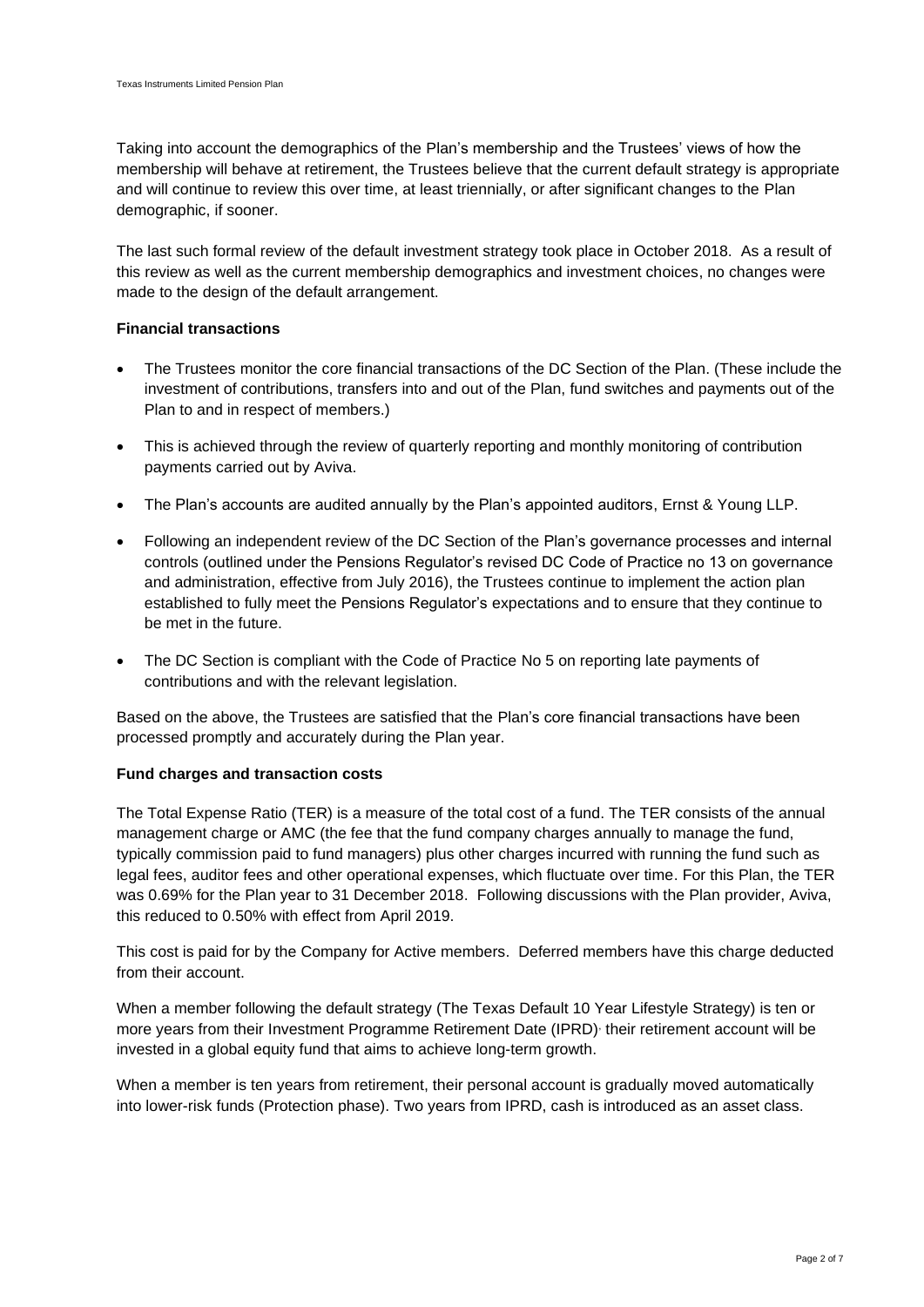Details of the TERs for the Texas 10 Year Default Lifestyle Strategy are set out below:

| <b>Fund</b>                                                                              | TER*<br>% per annum              |
|------------------------------------------------------------------------------------------|----------------------------------|
| Aviva Pension BlackRock (30:70) Currency Hedged Global Equity Index<br><b>Tracker IE</b> | 0.69<br>(0.50 w.e.f. April 2019) |
| Aviva Pension BlackRock Over 15 Year Gilt Index Tracker IE                               | 0.69<br>(0.50 w.e.f. April 2019) |
| Aviva Pension BlackRock Over 15 Year Corporate Bond Index Tracker IE                     | 0.69<br>(0.50 w.e.f. April 2019) |
| Aviva Pension BlackRock Sterling Liquidity IE                                            | 0.69<br>(0.50 w.e.f. April 2019) |

\* The member charge is met by the Company for Active members on a quarterly billing basis.

None of the individual components of the default exceed the charge cap (0.75%), so the default will not exceed this benchmark for a member at any point. The member charge is met by the Company for Active members. For Deferred members, the charge is deducted from members' pension accounts.

The TERs applied to all funds used by members of the Plan are set out below:

| <b>Fund</b>                                                                              | TER*<br>% per annum              |  |
|------------------------------------------------------------------------------------------|----------------------------------|--|
| Aviva Pension BlackRock (50:50) Global Equity Index Tracker IE                           | 0.69<br>(0.50 w.e.f. April 2019) |  |
|                                                                                          | 0.69                             |  |
| Aviva Pension BlackRock Over 5 Year Index-Linked Gilt Index Tracker IE                   | (0.50 w.e.f. April 2019)         |  |
| Aviva Pension BlackRock (30:70) Currency Hedged Global Equity Index<br><b>Tracker IE</b> | 0.69<br>(0.50 w.e.f. April 2019) |  |
| Aviva Pension BlackRock Over 15 Year Gilt Index Tracker IE                               | 0.69<br>(0.50 w.e.f. April 2019) |  |
| Aviva Pension BlackRock Over 15 Year Corporate Bond Index Tracker IE                     | 0.69<br>(0.50 w.e.f. April 2019) |  |
| Aviva Pension BlackRock Sterling Liquidity IE                                            | 0.69<br>(0.50 w.e.f. April 2019) |  |

\* The member charge is met by the Company for Active members on a quarterly billing basis.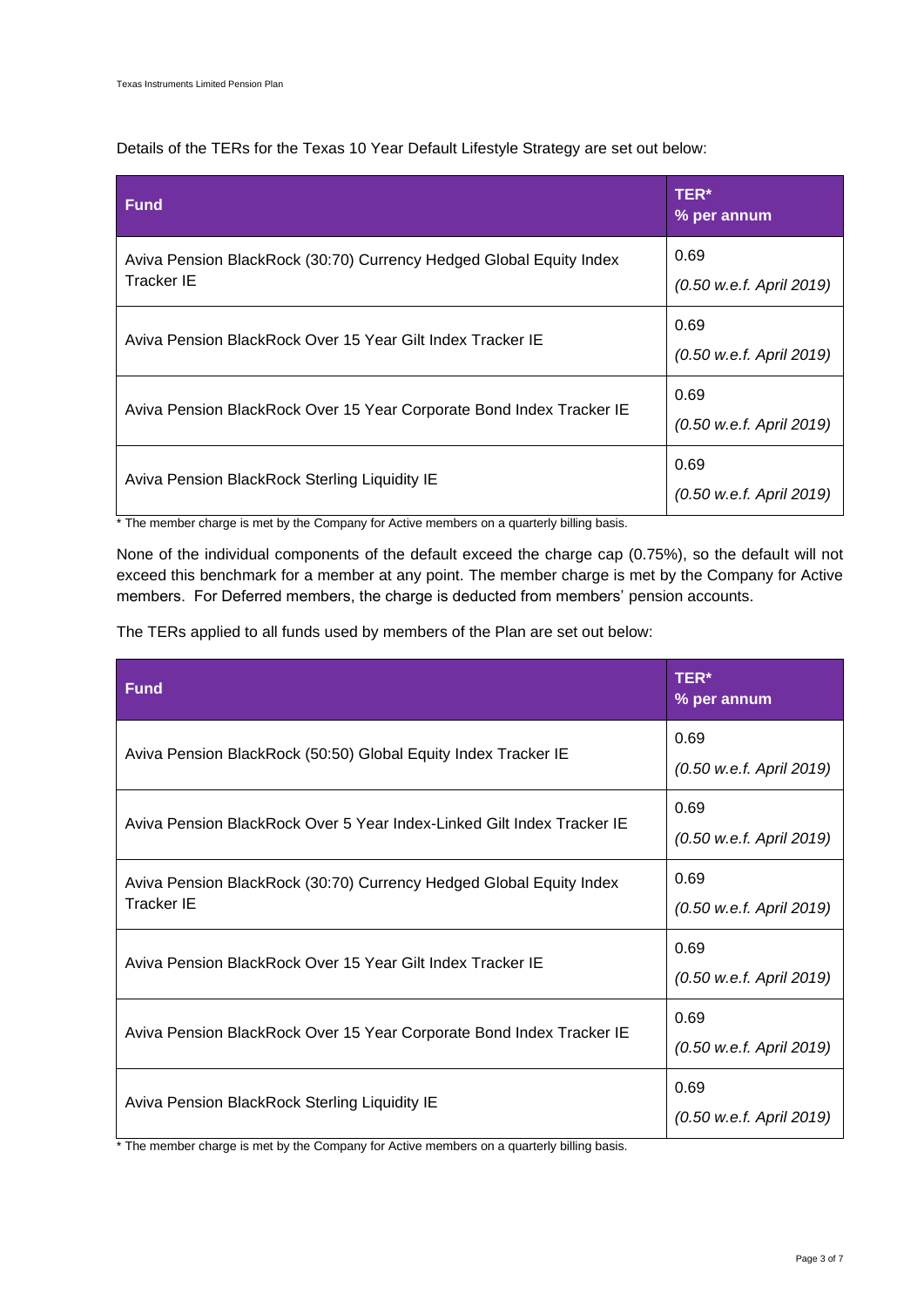#### **Transaction costs**

Transactions costs are those incurred as a result of buying, selling, lending or borrowing investments. This works in a similar way to when you buy or sell a house and incur various charges such as stamp duty, legal fees, estate agent fees etc. These costs are reflected in the value of the assets you buy and sell on any given day.

Typically these costs are reflected in what is known as a 'spread'; investors buying units in a fund will pay a higher offer price and investors selling units will receive a lower bid price. The difference between these two prices represents the transaction costs associated with buying and selling the underlying assets. The total transaction costs experienced by a member will depend on the funds they invest in and the stage of the respective lifestyle option which the member has reached.

The funds which are available to members through the Plan are priced on a single price basis: this means that the unit price is set to either the bid (lower) or offer (higher) price, depending on whether the aggregated trades on any given day results in a net in-flow of funds, or the fund is a net seller (out-flow). Currently, as there are generally more individuals contributing to these funds rather than withdrawing money, the funds are generally priced on an offer basis.

Each fund will also have underlying transaction costs associated with it due to the cost of trading the underlying assets through the day-to-day investment management of the fund. These costs are calculated by Aviva using their own methods.

As stated previously, the Company meets the transaction cost for Active members. Deferred members have this charge deducted from their account.

# **Value for Members (VFM)**

The Trustees are committed to ensuring that members receive value for money from the Plan (i.e. the costs and charges deducted from members' pots and contributions paid provide good value in relation to the benefits and services provided by or on behalf of the Plan). The Trustees undertake periodic Value for Members (VfM) assessments in line with The Pensions Regulator's revised Code of Practice No 13, with support from their advisers.

In October 2018, the Trustees received an independent Value for Members (VfM) assessment from Willis Towers Watson which concluded that the Plan provides good value for members. The VfM assessment considered the following five areas:

- Fund charges and transaction costs
- **Investment**
- Plan governance and management
- **Administration**
- **Communication**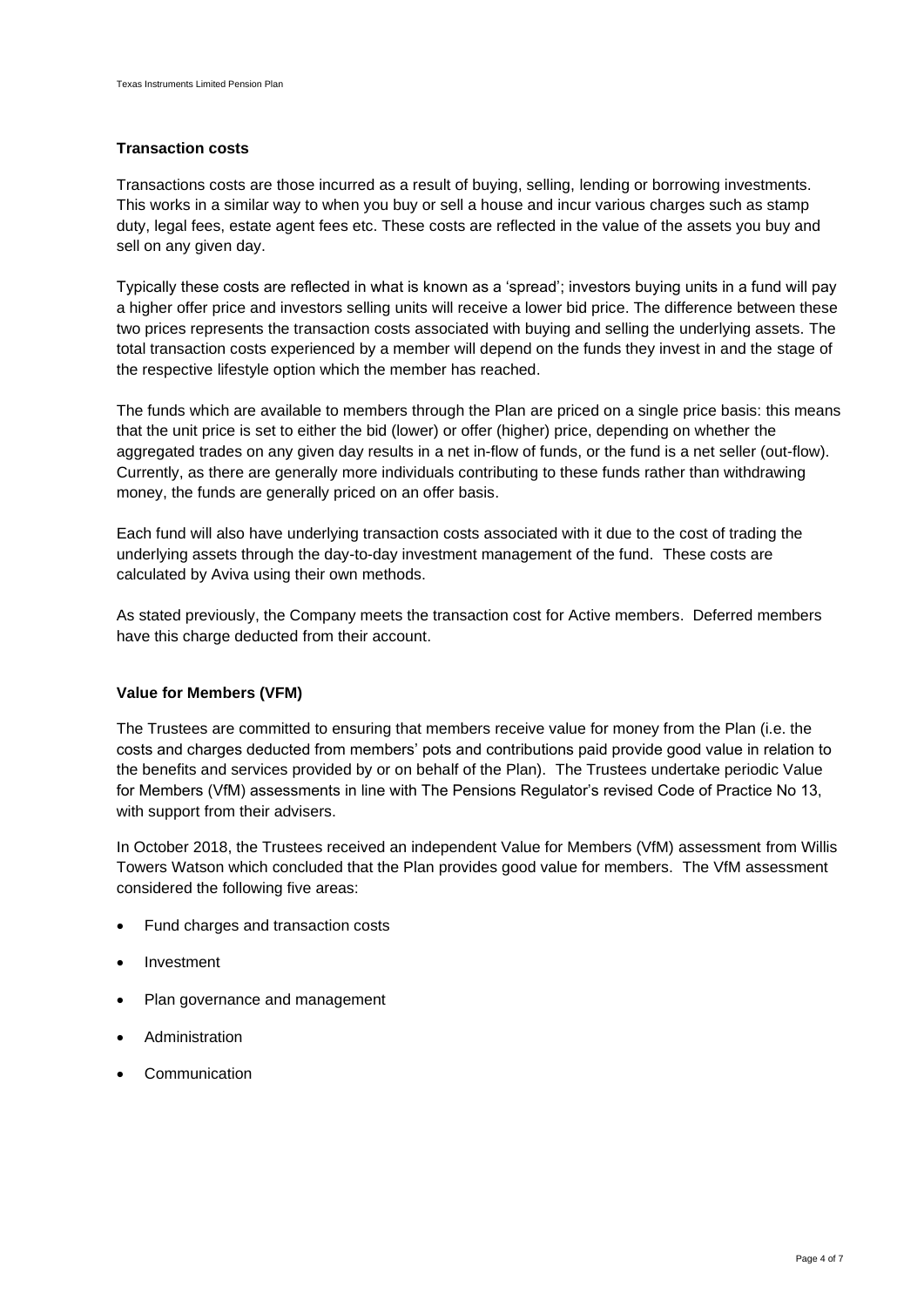This assessment included or noted the following:

- A benchmarking exercise to compare the weighted average charges paid by members against those of other similar pension arrangements. The charges for the funds available were found to be below average when compared to schemes of similar size and type. The Trustees consequently negotiated a reduction in the charges for all funds within the Plan, effective from April 2019.
- The Plan provides a varied range of investments for members, including lifestyle strategies and selfselect funds which are appropriate for the Plan's membership.
- The Trustees invest significant resource and time into the management of the Plan and operates separate sub-committees for investment, administration and governance.
- Costs associated with the independent advice received by the Trustees are met by the Plan.
- The Trustees undertake regular reviews of the suitability of their service providers.
- Members receive a sufficient administration service, the costs of which are met by the Principal Employer, Texas Instruments Limited.
- The Plan engages with its members and provides them with online access to their accounts in addition to their annual benefit statement and Statutory Money Purchase Illustrations (SPMIs).

In accordance with The Pensions Regulator's revised Code of Practice No 13 and with the relevant legislation, the Trustees concluded that overall, the Plan represents good value for its members.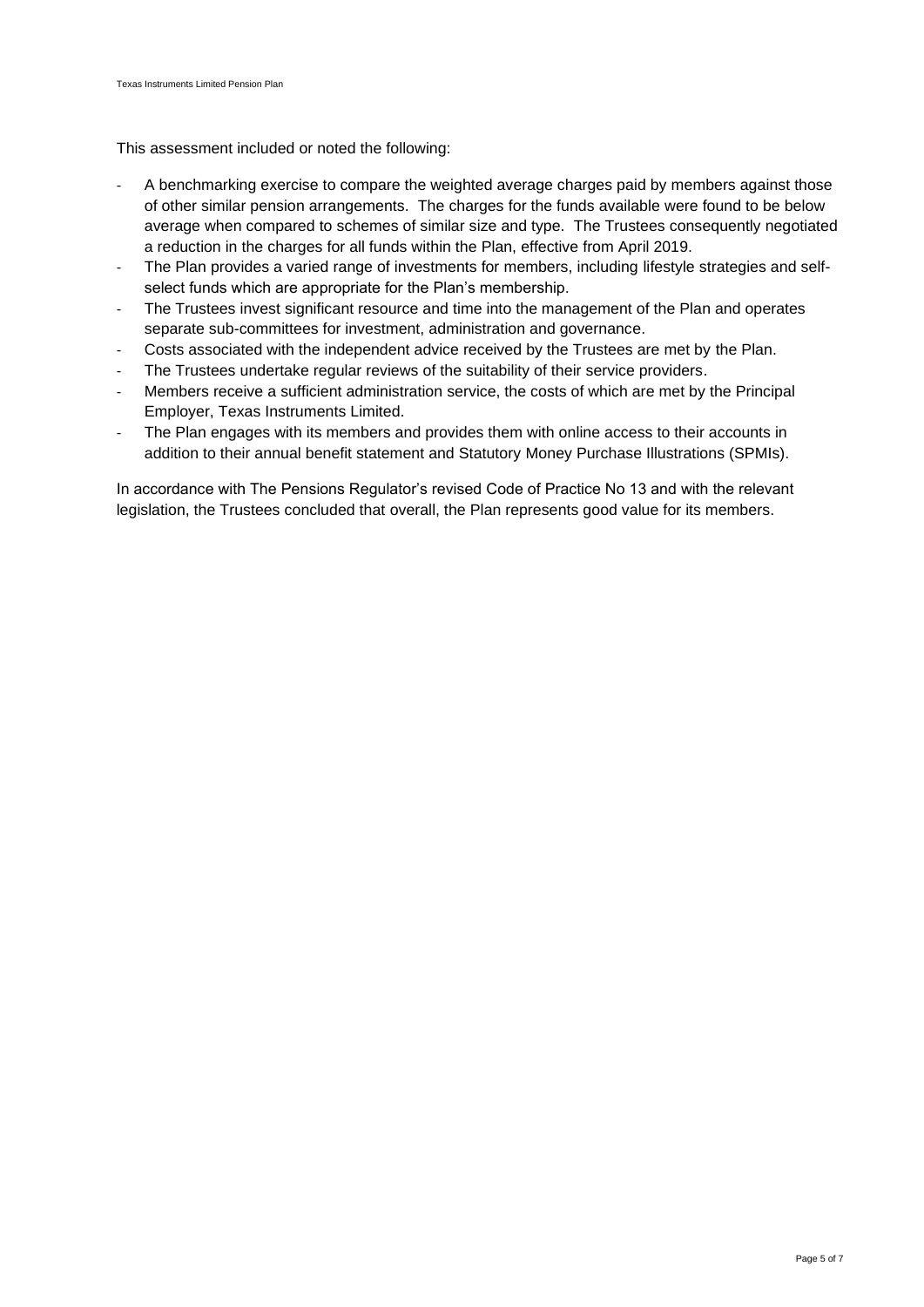# **Costs and charges illustrations**

The Occupational Pension Schemes (Administration and Disclosure) (Amendment) Regulations 2018 require the Trustees to produce a "£ and pence" illustration showing the compounded effect of costs and charges. As a result the Trustees have set out an illustration below which shows the projected value, over different time horizons, of the two largest self-select funds by asset value. The assumptions made to calculate the illustrations are shown below the table.

| <b>Example</b><br><b>Member</b> | <b>Projection</b><br>period | <b>Aviva Pension BlackRock</b><br>(50:50) Global Equity Index<br><b>Tracker Fund</b> |                      | <b>Aviva Pensions BlackRock Over</b><br><b>5 Year Index-Linked Gilt Index</b><br><b>Tracker Fund</b> |                      |
|---------------------------------|-----------------------------|--------------------------------------------------------------------------------------|----------------------|------------------------------------------------------------------------------------------------------|----------------------|
|                                 | (Years)                     | <b>Before charges</b>                                                                | <b>After charges</b> | <b>Before charges</b>                                                                                | <b>After charges</b> |
|                                 |                             | £8,200                                                                               | £8,200               | £8,000                                                                                               | £7,900               |
|                                 | 3                           | £8,700                                                                               | £8,600               | £7,900                                                                                               | £7,800               |
|                                 | 5                           | £9,300                                                                               | £9,000               | £7,800                                                                                               | £7,600               |
|                                 | 10                          | £10,800                                                                              | £10,200              | £7,600                                                                                               | £7,200               |
| Youngest                        | 15                          | £12,500                                                                              | £11,500              | £7,400                                                                                               | £6,900               |
| member                          | 20                          | £14,400                                                                              | £13,000              | £7,200                                                                                               | £6,500               |
|                                 | 25                          | £16,800                                                                              | £14,700              | £7,100                                                                                               | £6,200               |
|                                 | 30                          | £19,400                                                                              | £16,700              | £6,900                                                                                               | £5,900               |
|                                 | 35                          | £22,500                                                                              | £18,800              | £6,700                                                                                               | £5,600               |
|                                 | 38                          | £24,600                                                                              | £20,200              | £6,600                                                                                               | £5,400               |
|                                 |                             | £51,500                                                                              | £51,200              | £49,800                                                                                              | £49,500              |
| Average                         | 3                           | £54,600                                                                              | £53,800              | £49,300                                                                                              | £48,500              |
| aged                            | $\overline{\mathbf{5}}$     | £58,000                                                                              | £56,500              | £48,800                                                                                              | £47,500              |
| member                          | 10                          | £67,200                                                                              | £63,800              | £47,600                                                                                              | £45,100              |
|                                 | 15                          | £77,900                                                                              | £72,100              | £46,400                                                                                              | £42,900              |
|                                 | 16                          | £80,200                                                                              | £73,900              | £46,100                                                                                              | £42,400              |
| <b>Approaching</b>              |                             | £77,300                                                                              | £76,900              | £74,600                                                                                              | £74,200              |
| retirement                      | 3                           | £82,000                                                                              | £80,700              | £73,900                                                                                              | £72,700              |

Assumptions and notes

- 1. Projected pension account values are shown in today's terms, rounded to the nearest hundred.
- 2. Costs/charges that are shown as a monetary amount reduction are paid halfway through the year.<br>3. Investment returns and costs/charges as a percentage reduction per annum are assumed to be de
- Investment returns and costs/charges as a percentage reduction per annum are assumed to be deducted at the end of the year.
- 4. Charges and costs are deducted before applying investment returns.<br>5. Inflation is assumed to be 2.5% each year.
- Inflation is assumed to be 2.5% each year.
- 6. No additional contributions are assumed.
- 7. Values shown are estimates and are not guaranteed.<br>8. The real projected growth rates for each fund are as 1
- The real projected growth rates for each fund are as follow:
	- Aviva Pension BlackRock (50:50) Global Equity Index Tracker Fund: 3.0%
	- Aviva Pension BlackRock Over 5 Year Index-Linked Gilt Index Tracker Fund: -0.5%
- 9. Transactions costs and other charges have been provided by Aviva and covered the year to 5 April 2019.
- 10. The Scheme's normal retirement age is 65.
- 11. Example members
	- Youngest: age 27, total annual contribution: nil, starting fund value: £8,000.
	- Average: age 49, total annual contribution: nil, starting fund value: £50,000.
	- Approaching retirement: age 62, total annual contribution: nil, starting fund value: £75,000